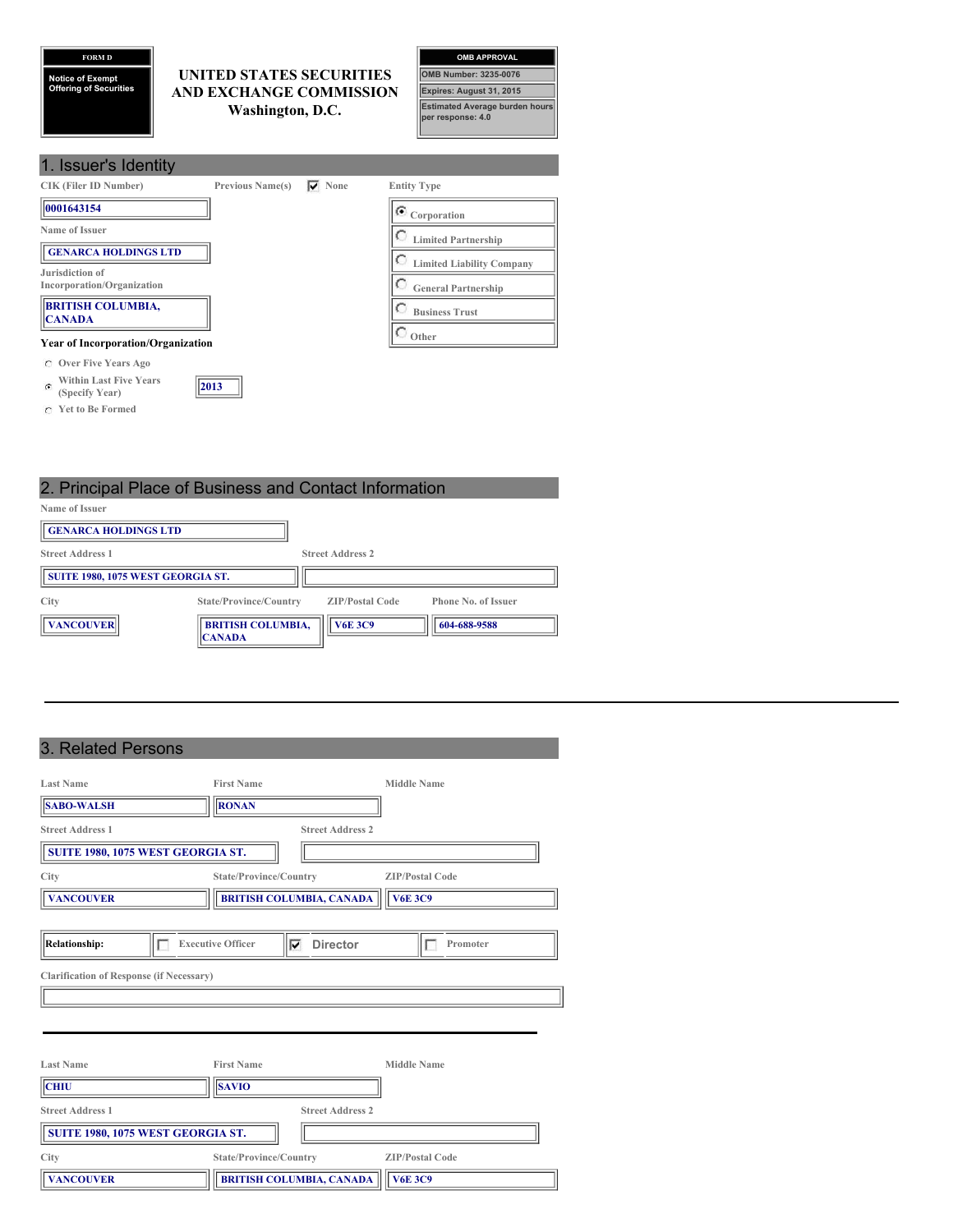| <b>Relationship:</b>                            | Г | <b>Executive Officer</b>          | ⊽ | <b>Director</b>                 |                    | Promoter               |
|-------------------------------------------------|---|-----------------------------------|---|---------------------------------|--------------------|------------------------|
| <b>Clarification of Response (if Necessary)</b> |   |                                   |   |                                 |                    |                        |
|                                                 |   |                                   |   |                                 |                    |                        |
|                                                 |   |                                   |   |                                 |                    |                        |
| <b>Last Name</b>                                |   | <b>First Name</b>                 |   |                                 | <b>Middle Name</b> |                        |
| LAU                                             |   | <b>HERRICK</b>                    |   |                                 |                    |                        |
| <b>Street Address 1</b>                         |   |                                   |   | <b>Street Address 2</b>         |                    |                        |
| SUITE 1980, 1075 WEST GEORGIA ST.               |   |                                   |   |                                 |                    |                        |
| City                                            |   | State/Province/Country            |   |                                 |                    | <b>ZIP/Postal Code</b> |
| <b>VANCOUVER</b>                                |   |                                   |   | <b>BRITISH COLUMBIA, CANADA</b> | <b>V6E 3C9</b>     |                        |
|                                                 |   |                                   |   |                                 |                    |                        |
| <b>Relationship:</b>                            | п | <b>Executive Officer</b>          | ⊽ | <b>Director</b>                 |                    | Promoter<br>П          |
| <b>Clarification of Response (if Necessary)</b> |   |                                   |   |                                 |                    |                        |
|                                                 |   |                                   |   |                                 |                    |                        |
|                                                 |   |                                   |   |                                 |                    |                        |
|                                                 |   |                                   |   |                                 |                    |                        |
| <b>Last Name</b>                                |   | <b>First Name</b>                 |   |                                 | <b>Middle Name</b> |                        |
| <b>VELISEK</b>                                  |   | <b>DAVID</b>                      |   |                                 |                    |                        |
| <b>Street Address 1</b>                         |   |                                   |   | <b>Street Address 2</b>         |                    |                        |
| SUITE 1980, 1075 WEST GEORGIA ST.               |   |                                   |   |                                 |                    |                        |
| City                                            |   | State/Province/Country            |   |                                 |                    | <b>ZIP/Postal Code</b> |
| <b>VANCOUVER</b>                                |   |                                   |   | <b>BRITISH COLUMBIA, CANADA</b> | <b>V6E 3C9</b>     |                        |
|                                                 |   |                                   |   |                                 |                    |                        |
| <b>Relationship:</b>                            | ⊽ | <b>Executive Officer</b>          |   | $\nabla$ Director               |                    | Promoter               |
| <b>Clarification of Response (if Necessary)</b> |   |                                   |   |                                 |                    |                        |
|                                                 |   |                                   |   |                                 |                    |                        |
|                                                 |   |                                   |   |                                 |                    |                        |
|                                                 |   |                                   |   |                                 |                    |                        |
| <b>Last Name</b><br><b>EATON</b>                |   | <b>First Name</b><br><b>DAVID</b> |   |                                 | <b>Middle Name</b> |                        |
| <b>Street Address 1</b>                         |   |                                   |   |                                 |                    |                        |
| SUITE 1980, 1075 WEST GEORGIA ST.               |   |                                   |   | <b>Street Address 2</b>         |                    |                        |
| City                                            |   | State/Province/Country            |   |                                 |                    | <b>ZIP/Postal Code</b> |
| <b>VANCOUVER</b>                                |   |                                   |   | <b>BRITISH COLUMBIA, CANADA</b> | <b>V6E 3C9</b>     |                        |
|                                                 |   |                                   |   |                                 |                    |                        |
| <b>Relationship:</b>                            |   | <b>Executive Officer</b>          | ⊽ | <b>Director</b>                 |                    | Promoter<br>Ł          |
| <b>Clarification of Response (if Necessary)</b> |   |                                   |   |                                 |                    |                        |
|                                                 |   |                                   |   |                                 |                    |                        |
|                                                 |   |                                   |   |                                 |                    |                        |

4. Industry Group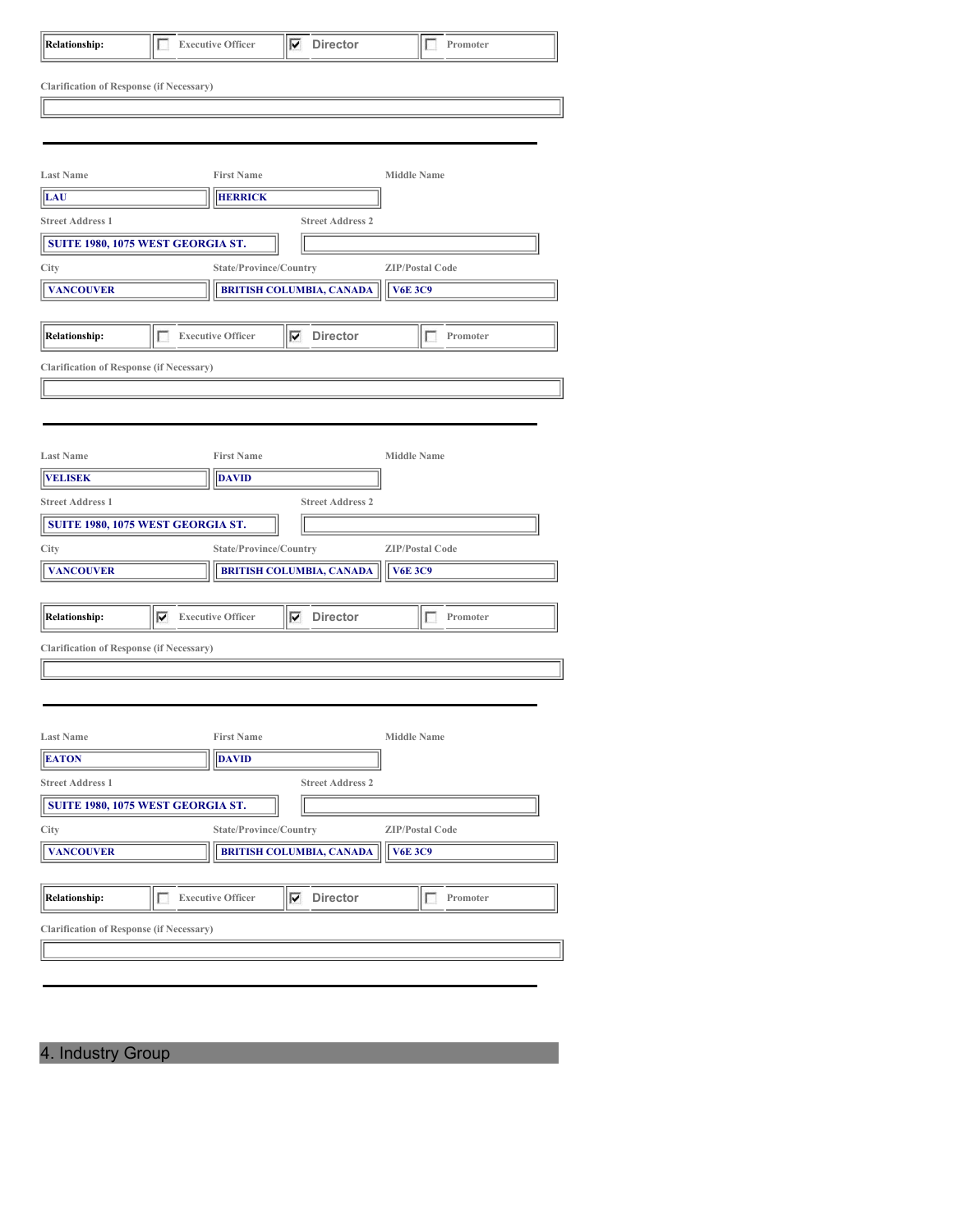### **Agriculture**

#### **Banking & Financial Services**

- **Commercial Banking**
- **Insurance**
- **Investing**
- **Investment Banking**

**Pooled Investment Fund**

**Other Banking & Financial Services**

### **Business Services**

#### **Energy**

- **Coal Mining**
- **Electric Utilities**
- **Energy Conservation**
- **Environmental Services**
- **Oil & Gas**
- **Other Energy**

### **Retailing**

**Restaurants**

**Health Care Biotechnology Health Insurance Hospitals & Physicians Pharmaceuticals Other Health Care**

 $\circ$  $\circ$ 

**Manufacturing Real Estate Commercial Construction REITS & Finance Residential Other Real Estate**

- **Technology**
- 
- **Computers**
	- **Telecommunications**
	- **Other Technology**

#### **Travel**

- **Airlines & Airports**
- **Lodging & Conventions**
- **Tourism & Travel Services**
- **Other Travel**

#### **Other**

### 5. Issuer Size

#### **Revenue Range Aggregate Net Asset Value Range**

 $\circ$  $\circ$  $\circ$  $\circ$  $\circ$  $\mathcal{C}$  $\circ$ 

### $\circ$

- **No Revenues No Aggregate Net Asset Value**
- **\$1 - \$1,000,000 \$1 - \$5,000,000**
- **\$1,000,001 - \$5,000,000 \$5,000,000 \$5,000,001 \$25,000,000**
- **\$5,000,001 - \$25,000,000 \$25,000,001 \$25,000,000 \$25,000,000 \$25,000,000**
- **\$25,000,001 - \$100,000,000 \$50,000,001 - \$100,000,000**
- **Over** \$100,000,000 **C Over** \$100,000,000
- **Decline to Disclose C Decline to Disclose**
- **Not Applicable C Not Applicable**

| 6. Federal Exemption(s) and Exclusion(s) Claimed (select all that<br>apply) |  |                                |  |  |  |  |  |
|-----------------------------------------------------------------------------|--|--------------------------------|--|--|--|--|--|
| Rule 504(b)(1) (not (i), (ii)<br> or (iii)                                  |  | <b>Rule 505</b>                |  |  |  |  |  |
| Rule 504 (b) $(1)(i)$                                                       |  | $\nabla$ Rule 506(b)           |  |  |  |  |  |
| Rule 504 (b) $(1)(ii)$                                                      |  | Rule $506(c)$                  |  |  |  |  |  |
| Rule 504 (b) $(1)(iii)$                                                     |  | Securities Act Section 4(a)(5) |  |  |  |  |  |
| <b>Investment Company Act Section 3(c)</b>                                  |  |                                |  |  |  |  |  |

|   | 7. Type of Filing |                    |                    |                                |
|---|-------------------|--------------------|--------------------|--------------------------------|
| ⊽ | <b>New Notice</b> | Date of First Sale | $  2015 - 05 - 21$ | <b>First Sale Yet to Occur</b> |

8. Duration of Offering

**Amendment**

**Does** the Issuer intend this offering to last more than one year?<br>  $\overline{C}$   $\overline{Y}$   $\overline{C}$   $\overline{N}$   $\overline{N}$ 

### 9. Type(s) of Securities Offered (select all that apply)

- **Pooled Investment Fund** г **Equity Interests**
- Г **Tenant-in-Common Securities Debt Mineral Property Securities Option, Warrant or Other Right to**
	- **Acquire Another Security**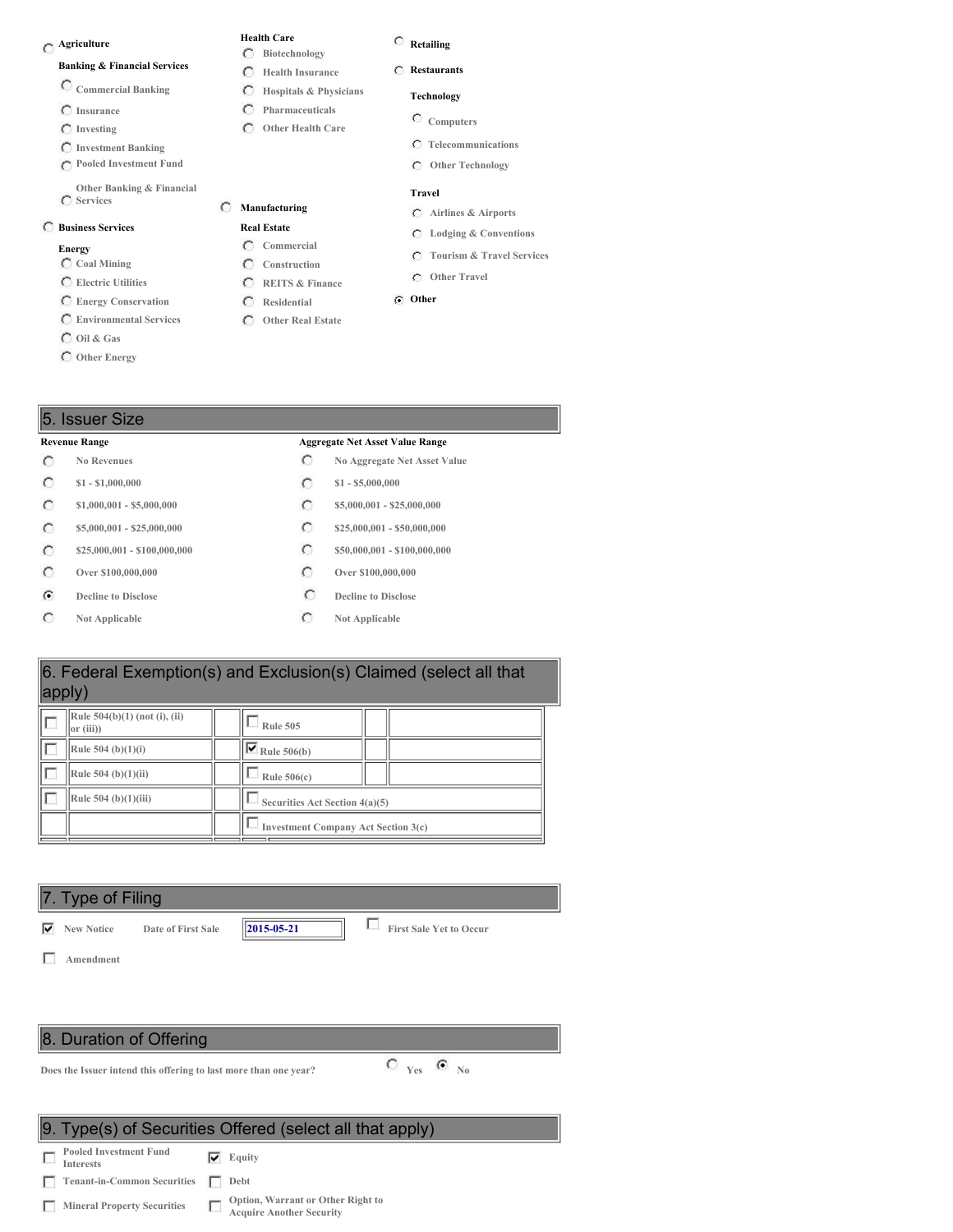|  | Security to be Acquired Upon<br>Exercise of Option, Warrant or $\blacksquare$<br><b>Other Right to Acquire</b><br>Security |  | Other (describe) |
|--|----------------------------------------------------------------------------------------------------------------------------|--|------------------|
|--|----------------------------------------------------------------------------------------------------------------------------|--|------------------|

| 10. Business Combination Transaction                                                                                                                                                               |
|----------------------------------------------------------------------------------------------------------------------------------------------------------------------------------------------------|
| Is this offering being made in connection with a business combination<br>$C$ Yes $C$ No<br>transaction, such as a merger, acquisition or exchange offer?                                           |
| <b>Clarification of Response (if Necessary)</b>                                                                                                                                                    |
|                                                                                                                                                                                                    |
|                                                                                                                                                                                                    |
| 11. Minimum Investment                                                                                                                                                                             |
| Minimum investment accepted from any outside.<br>$\parallel$ 0<br><b>USD</b><br>investor                                                                                                           |
|                                                                                                                                                                                                    |
| 12. Sales Compensation                                                                                                                                                                             |
| Recipient<br><b>Recipient CRD Number</b><br>None                                                                                                                                                   |
|                                                                                                                                                                                                    |
| (Associated) Broker or Dealer CRD<br>(Associated) Broker or Dealer<br>None<br>None<br>Number                                                                                                       |
|                                                                                                                                                                                                    |
| <b>Street Address 1</b><br><b>Street Address 2</b>                                                                                                                                                 |
|                                                                                                                                                                                                    |
| City<br>State/Province/Country<br><b>ZIP/Postal Code</b>                                                                                                                                           |
|                                                                                                                                                                                                    |
| State(s) of Solicitation<br>$\Box$ All States                                                                                                                                                      |
|                                                                                                                                                                                                    |
|                                                                                                                                                                                                    |
| 13. Offering and Sales Amounts                                                                                                                                                                     |
|                                                                                                                                                                                                    |
| 40980<br><b>USD</b><br>$\Box$ Indefinite<br><b>Total Offering Amount</b><br>s                                                                                                                      |
| 40980<br><b>USD</b><br><b>Total Amount Sold</b><br>s                                                                                                                                               |
| <b>Total Remaining to be</b><br><b>USD</b><br>$\Box$ Indefinite<br>S<br>10<br>Sold                                                                                                                 |
|                                                                                                                                                                                                    |
| <b>Clarification of Response (if Necessary)</b><br><b>Total Offering Amount represents the price of the common shares</b>                                                                          |
| $(100,000$ common shares $@$ C\$0.50 per share, converted to US\$),<br>issued in connection with a private placement.                                                                              |
|                                                                                                                                                                                                    |
| 14. Investors                                                                                                                                                                                      |
|                                                                                                                                                                                                    |
| Select if securities in the offering have been or may be sold to persons who                                                                                                                       |
| do not qualify as accredited investors,<br>П<br>Number of such non-accredited investors who already have invested in the                                                                           |
| offering                                                                                                                                                                                           |
| Regardless of whether securities in the offering have been or may be sold<br>1<br>to persons who do not qualify as accredited investors, enter the total                                           |
| number of investors who already have invested in the offering:                                                                                                                                     |
|                                                                                                                                                                                                    |
| 15. Sales Commissions & Finders' Fees Expenses                                                                                                                                                     |
| Provide separately the amounts of sales commissions and finders' fees expenses, if any. If the amount of an<br>expenditure is not known, provide an estimate and check the box next to the amount. |

**Sales Commissions \$ 0 USD Estimate**